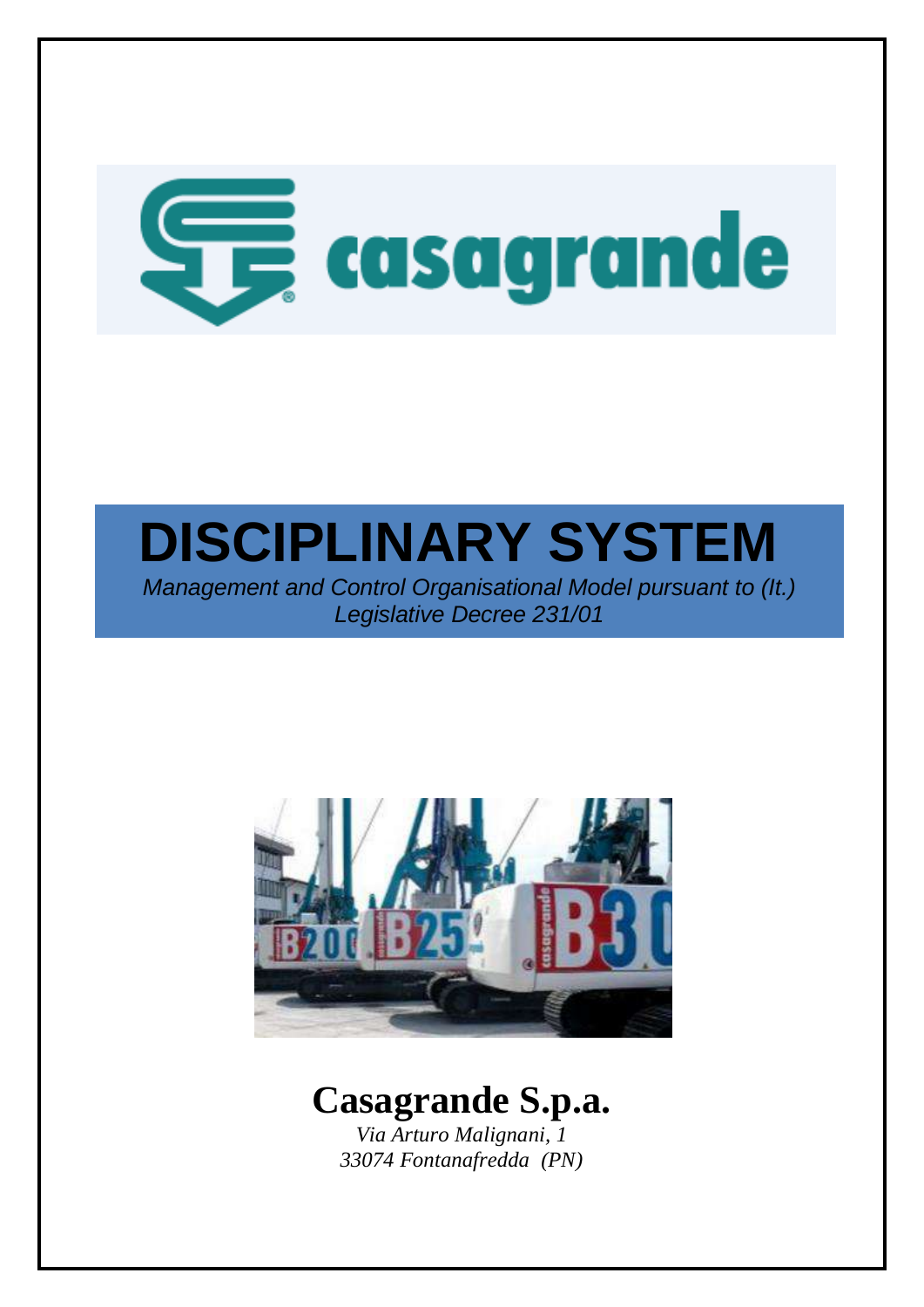

# **Current version**

| <b>Revision 01 of 05/03/2019</b>                                           | <b>General revision</b><br>$\overline{a}$ |
|----------------------------------------------------------------------------|-------------------------------------------|
|                                                                            |                                           |
| Issued by the Company Contact for 231<br>Mr Marco dell'Utri                | Signature:                                |
| Checked by the General Manager<br>Mr Simone Casagrande                     | Signature:                                |
| Approved by the Chairman of the Board of Directors<br>Mr Sergio Casagrande | Signature:                                |

# **Revision table**

| Rev. 0 of 01.03.2018 | First issue           |
|----------------------|-----------------------|
| <b>Review</b>        | <b>Revision notes</b> |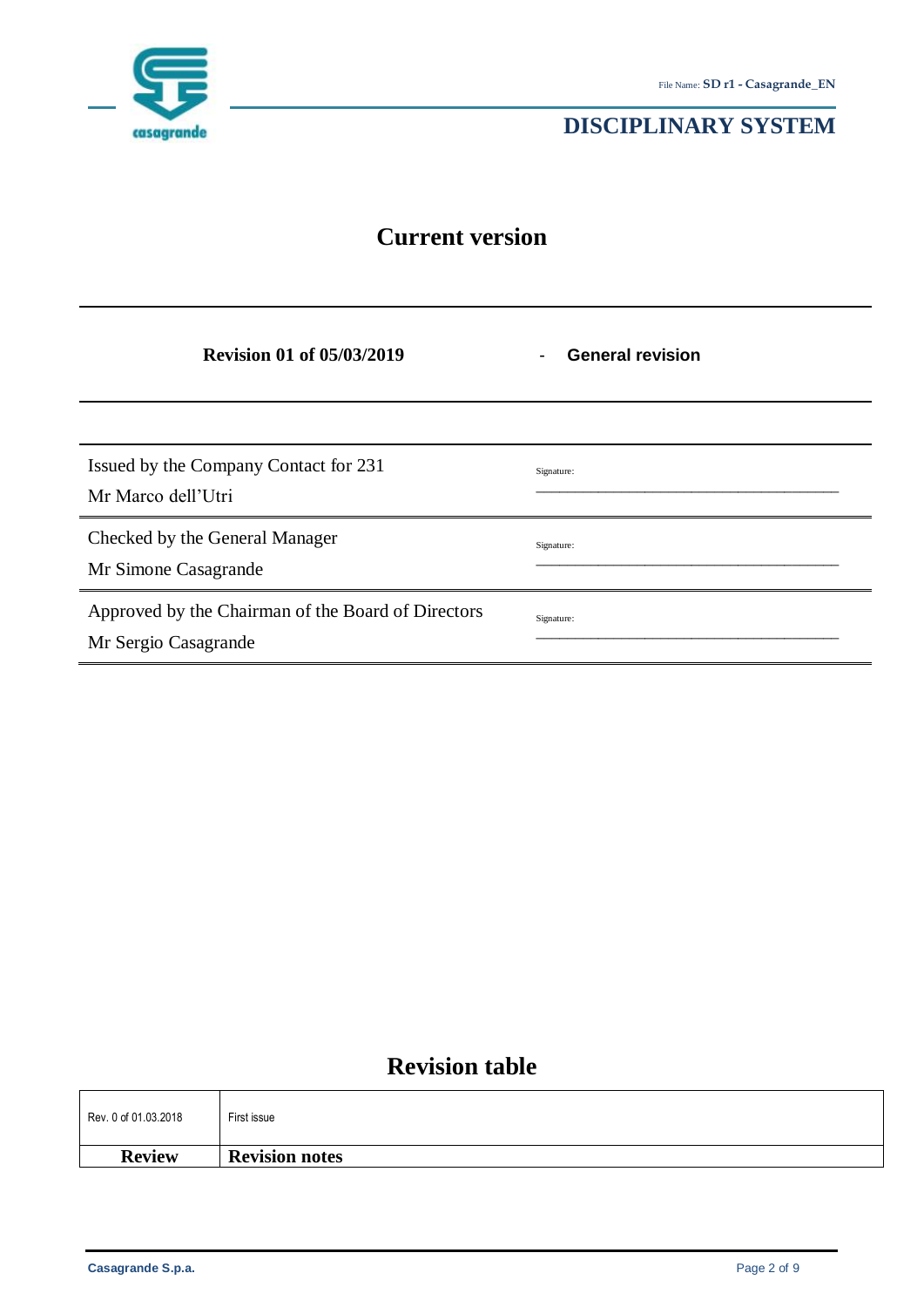

<span id="page-2-0"></span>

|         | Table of contents                                                          |        |
|---------|----------------------------------------------------------------------------|--------|
|         | <b>TABLE OF CONTENTS</b>                                                   | $-3-$  |
| $1_{-}$ | <b>GENERAL PRINCIPLES</b>                                                  | $-4-$  |
| 2.      | <b>DISCIPLINARY OFFENCES</b>                                               | - 4 -  |
| 3.      | RECIPIENTS OF DISCIPLINARY MEASURES                                        | $-5-$  |
| 4.1     | <b>MEASURES AGAINST WORKERS IN GENERAL</b>                                 | $-5 -$ |
| 4.2     | <b>MEASURES AGAINST EXECUTIVES</b>                                         | $-7-$  |
| 4.3     | MEASURES AGAINST THE EMPLOYER AS QUALIFIED BY (IT.) LEGISLATIVE DECREE NO. |        |
|         | 231/2001 AND SUBSEQUENT AMENDMENTS                                         | $-8-$  |
| 4.4     | MEASURES AGAINST CONSULTANTS, SUPPLIERS, PARTNERS OR OTHER THIRD PARTIES   |        |
|         | <b>CONNECTED TO THE COMPANY</b>                                            | $-8-$  |
| 4.5     | <b>MEASURES ADDITIONAL TO THE SANCTIONS</b>                                | $-8-$  |
| 4.6     | SHARING AND APPROVAL OF THIS SYSTEM OF SANCTIONS                           | $-9-$  |
| 4.7     | THE LEVELS OF RESPONSIBILITY OF THE SYSTEM OF SANCTIONS                    | - 9 -  |
|         | <b>5. SANCTIONS FUND</b>                                                   | $-9-$  |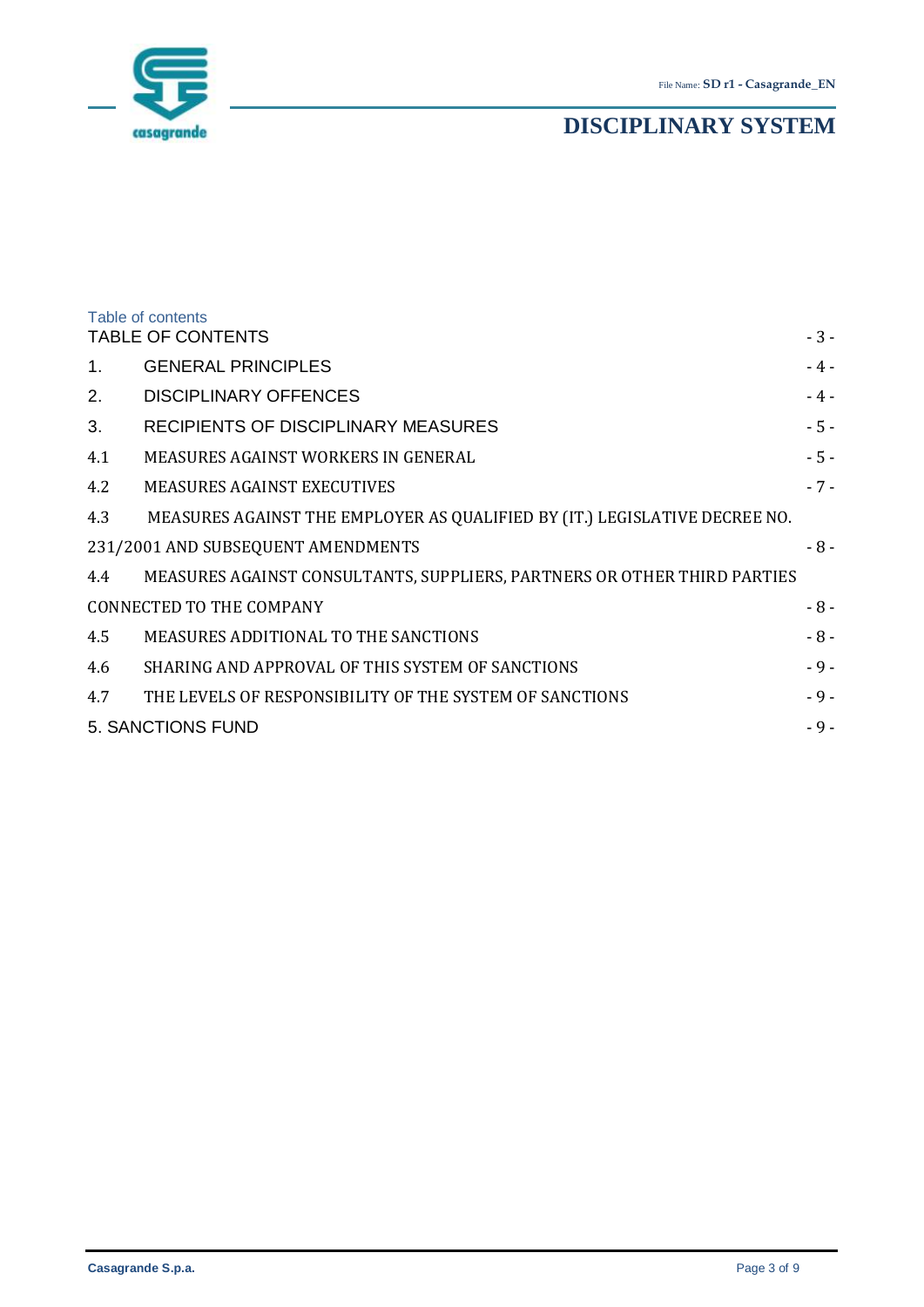

## <span id="page-3-0"></span>**1. GENERAL PRINCIPLES**

Casagrande S.p.a. (hereinafter **CASAGRANDE**) has adopted an Organisational and Management Model (pursuant to (It.) Legislative Decree 231/01) whose purpose is to draw up a set of rules and controls suitable for preventing unlawful conduct by companies and their employees in the performance of work. The Model can be considered effectively implemented only if it provides for a disciplinary system suitable for sanctioning the failure to comply with the measures indicated therein.

This disciplinary system is aimed at employees and managers, providing for adequate disciplinary sanctions, without prejudice to the applicability of the General Disciplinary Code referred to in the National Collective Bargaining Agreement and labour legislation ((It.) Law 300/70 and related standards).

The violation of the rules of behaviour of the measures provided for by the Model by employees of the Company and/or its managers, constitutes a breach of the obligations deriving from the employment relationship, pursuant to art. 2104 of the (It.) Civil Code and art. 2106 of the (It.) Civil Code. In particular, art. 2104 of the (It.) Civil Code, identifying the duty of "obedience" by the worker, states that the employee must observe the legal and contractual provisions issued by the employer in carrying out his/her work. In the event of noncompliance with these provisions, the employer may impose disciplinary sanctions, graded according to the severity of the infringement, in compliance with the provisions contained in the current National Collective Bargaining Agreement of reference.

The application of disciplinary sanctions is independent of the outcome of possible criminal proceedings, as the rules of conduct and internal procedures are binding for the recipients, regardless of the actual commission of an offence as a consequence of the relative behaviour. It must in fact be considered that the purpose of the Model, in its entirety (Code of Ethics and specific Protocols), is not limited to identifying only the correct behaviours to be followed to avoid the risk of commission of the offences, but also wants to take the opportunity to extend the scope of application to the sphere of business, drawing inspiration from the broader principles of fairness and transparency indispensable in the conduct thereof, for the protection of the interests of third parties, as well as of the company's image and reputation.

#### <span id="page-3-1"></span>**2. DISCIPLINARY OFFENCES**

Disciplinary offences are defined as the behaviour of workers in breach of the duties and powers indicated in the Organisational Model and in the Code of Ethics. The type and extent of the sanctions applicable to individual cases of disciplinary offence vary according to the seriousness of the shortcomings and based on the following general criteria:

- conduct of the worker: wilful deception or serious misconduct (negligence, imprudence, incompetence);
- duties and grade of the worker;
- relevance of the obligations breached;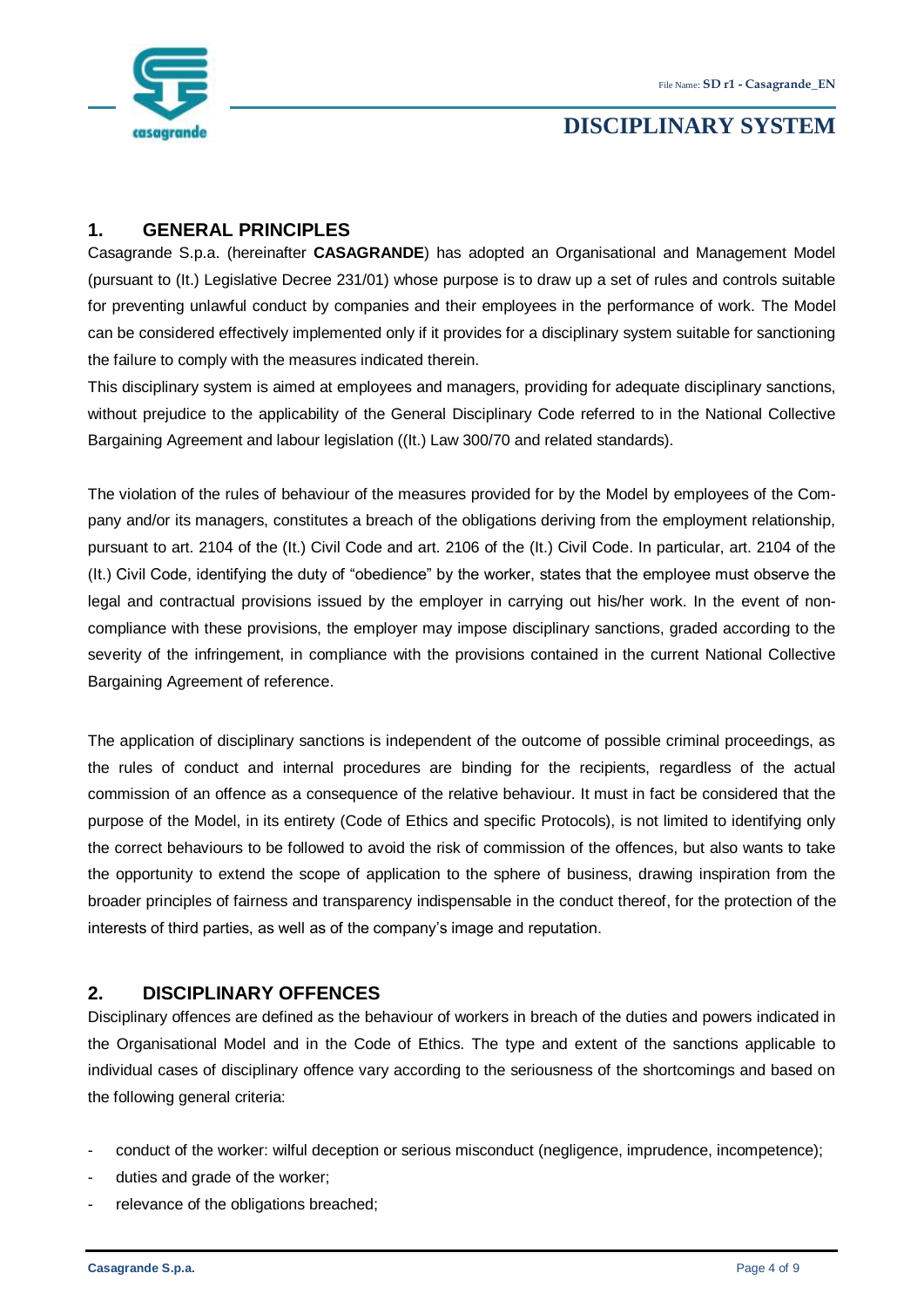

- potentiality or actuality of the resulting damage to the Company or to individuals;
- previous disciplinary measures;
- possible sharing of responsibilities with other workers who have contributed in the shortcoming.

If several offences, that are subject to different sanctions, are committed by means of one act only, the more severe sanction shall apply. The system of sanctions also provides for an "escalation" of sanctions according to two key principles, namely:

- *the principle of proportionality*: the system of sanctions adopted adjusts the sanctions according to the severity of the infringements committed (see above); this adjustment considers, among other things, the different hierarchical positions within the company, as well as the real powers of the party concerned to fulfil the tasks assigned to him/her.
- *the principle of equality*: the system of sanctions adopted does not contain inequality of treatment deriving from different provisions relating to identical or similar cases.

## <span id="page-4-0"></span>**3. RECIPIENTS OF DISCIPLINARY MEASURES**

The subjects to whom the rules of this Disciplinary System apply are identified as the Directors and members of the corporate bodies, all employees of the Company and all those who, directly or indirectly, permanently or temporarily, establish relations with **CASAGRANDE**, or, in any case, work to pursue the company's goals and objectives, in all the Countries where **CASAGRANDE** operates.

The system is subdivided by employment category of the subordinated workers (art. 2095 of the (It.) Civil Code); therefore different disciplinary measures are adopted for the Employer, Executives and workers.

#### **4. DISCIPLINARY MEASURES**

#### <span id="page-4-1"></span>**4.1 Measures against Workers in general**

The disciplinary system must in any case respect the limits to the sanctioning power imposed by (It.) Law no. 300 of 1970 (so called Statute of Workers' Rights), art. 7, paragraph 2, the specific disciplinary part of the National Collective Bargaining Agreement, both as regards the sanctions that can be imposed and the way in which this power is exercised. The sanction must however be adequate in order to guarantee the effectiveness of the Model.

In particular, the disciplinary system will comply with the following principles:

- a) the system will be duly publicised by being posting in a place accessible to workers and possibly subject to specific refresher and information courses;
- b) the fine may not be greater than 4 hours of the basic salary, or half a day's work;
- c) suspension from service and remuneration may not exceed 10 days;
- d) the right of defence will be assured to the worker who has been charged with the breach (art. 7 of (It.) law 300/1970, paragraph 2, art. 2106 of the (It.) Civil Code: the claim must be timely and the worker may send written remarks to the Head of the competent office (Human Resources Office), within 5 working days from the notification and, if requested, he/she must be guaranteed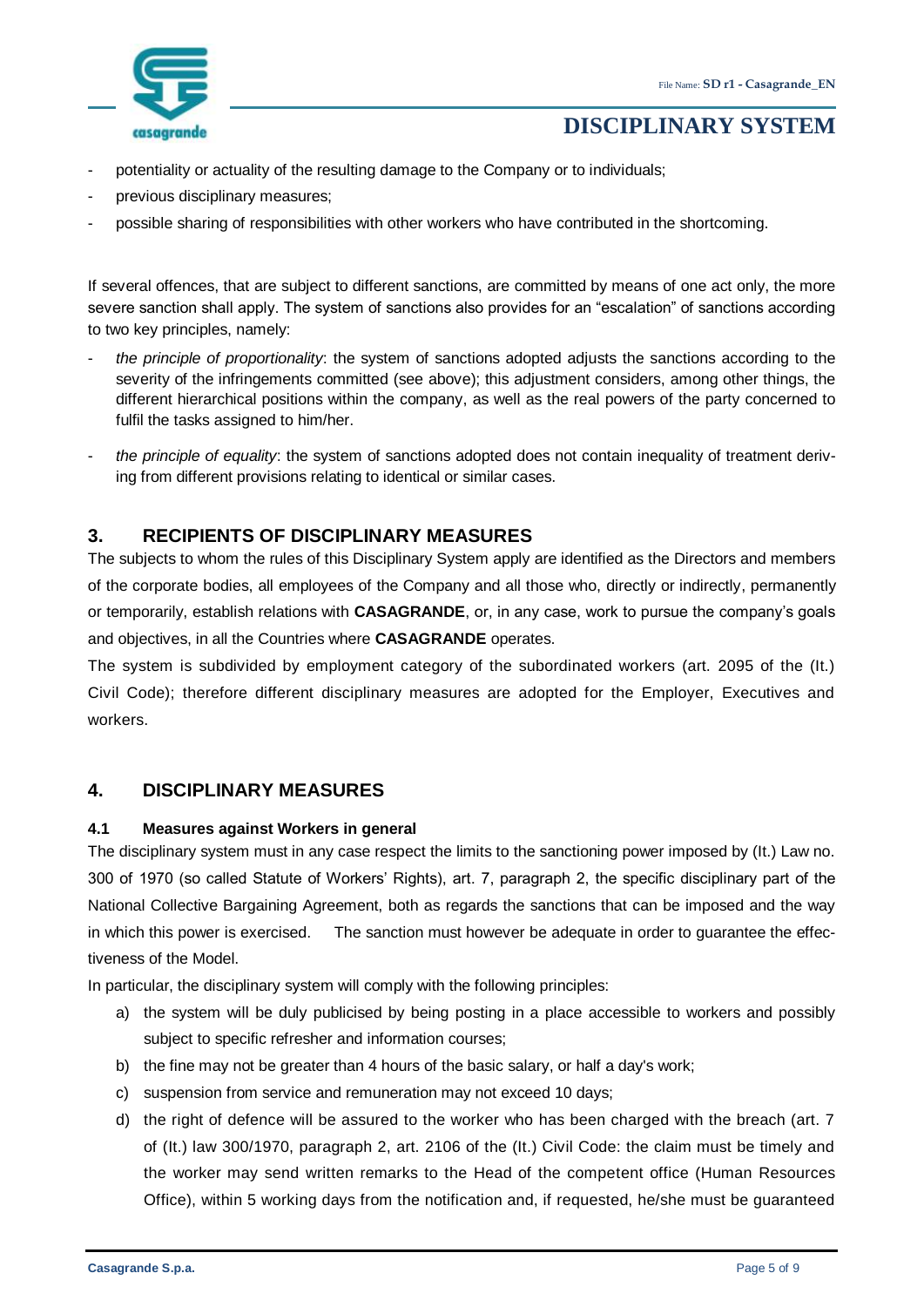

the right to be heard by the manager of the competent office, or by his/her direct Manager; in any case, the most serious disciplinary measures of the verbal or written reprimand may not be applied before five working days have elapsed from the written notification of the event which gave rise thereto.

The disciplinary sanctions envisaged for Workers in general are shown in the following table:

| <b>EMPLOYED WORKERS IN GENERAL</b>                                                                                                                                                                                                                                                                                                   |                                                                                                                                                             |  |
|--------------------------------------------------------------------------------------------------------------------------------------------------------------------------------------------------------------------------------------------------------------------------------------------------------------------------------------|-------------------------------------------------------------------------------------------------------------------------------------------------------------|--|
| <b>DISCIPLINARY MEASURES</b>                                                                                                                                                                                                                                                                                                         | <b>SUMMARY OF POSSIBLE REASONS</b>                                                                                                                          |  |
| <b>Verbal reprimand</b><br>The sanction of the verbal reprimand will be applied in cases of<br>violation of the powers and tasks provided for by the Model<br>and/or procedural errors, without serious relevance                                                                                                                    | Failure to comply with the preventive tasks attributed to<br>$\overline{\phantom{a}}$<br>each, in the context of this Organisational Model;                 |  |
| <b>Written reprimand</b><br>The sanction of written reprimand will be applied in cases of<br>repeated infringement of the Model (within one year) and/or<br>in the case of serious breaches, namely such that can cause<br>(or have caused) serious damage to the company or to<br>persons                                           | Untruthful entries of the information subject to monitoring,<br>$\blacksquare$<br>investigation or other planned surveillance activities;                   |  |
| <b>Fine</b><br>the fine can be applied in all cases where there is recourse to<br>written reprimand and/or in the presence of culpable behaviour<br>that may render the implementation of the Organisational Model<br>ineffective, in whole or in part                                                                               | Breach and/or avoidance of the supervisory system,<br>$\blacksquare$<br>through the removal, destruction or alteration of the envis-<br>aged documentation; |  |
| Suspension from work and pay<br>The sanction of suspension from work and remuneration will be<br>applied, as well as in cases of recurrent infringements, also in<br>cases of serious breaches, but which are deemed not to deserve<br>the extreme choice of dismissal                                                               | Impeding the appointed subjects, including the Supervisory<br>$\blacksquare$<br>Body, from controlling or accessing information and docu-<br>mentation      |  |
| <b>Dismissal due to misconduct</b><br>The sanction of dismissal, with or without notice, will be applied<br>in the most serious cases of breaches, especially if such<br>breaches have exposed people to serious risks for the<br>environment or when such breaches have significantly<br>compromised the effectiveness of the Model | Commission of one of the offences implied pursuant to the<br>$\blacksquare$<br>Model                                                                        |  |

**Any breach of the Code of Ethics and of the provisions of the law and the contract will in any case be suitably sanctioned.**

Disciplinary measures will not be taken into account in any way after two years from their application.

It is understood that all the provisions and guarantees provided for by the law and by the employment contracts regarding disciplinary proceedings will be followed: in particular, the worker to whom a disciplinary sanction has been applied may have recourse to the conciliation procedure provided for by (It.) Law no. 300/1970, in art. 7, paragraph 2.

As regards the ascertainment of infringements, disciplinary proceedings and the imposition of sanctions, the powers conferred on the Company's management remain valid, within the limits of the respective powers of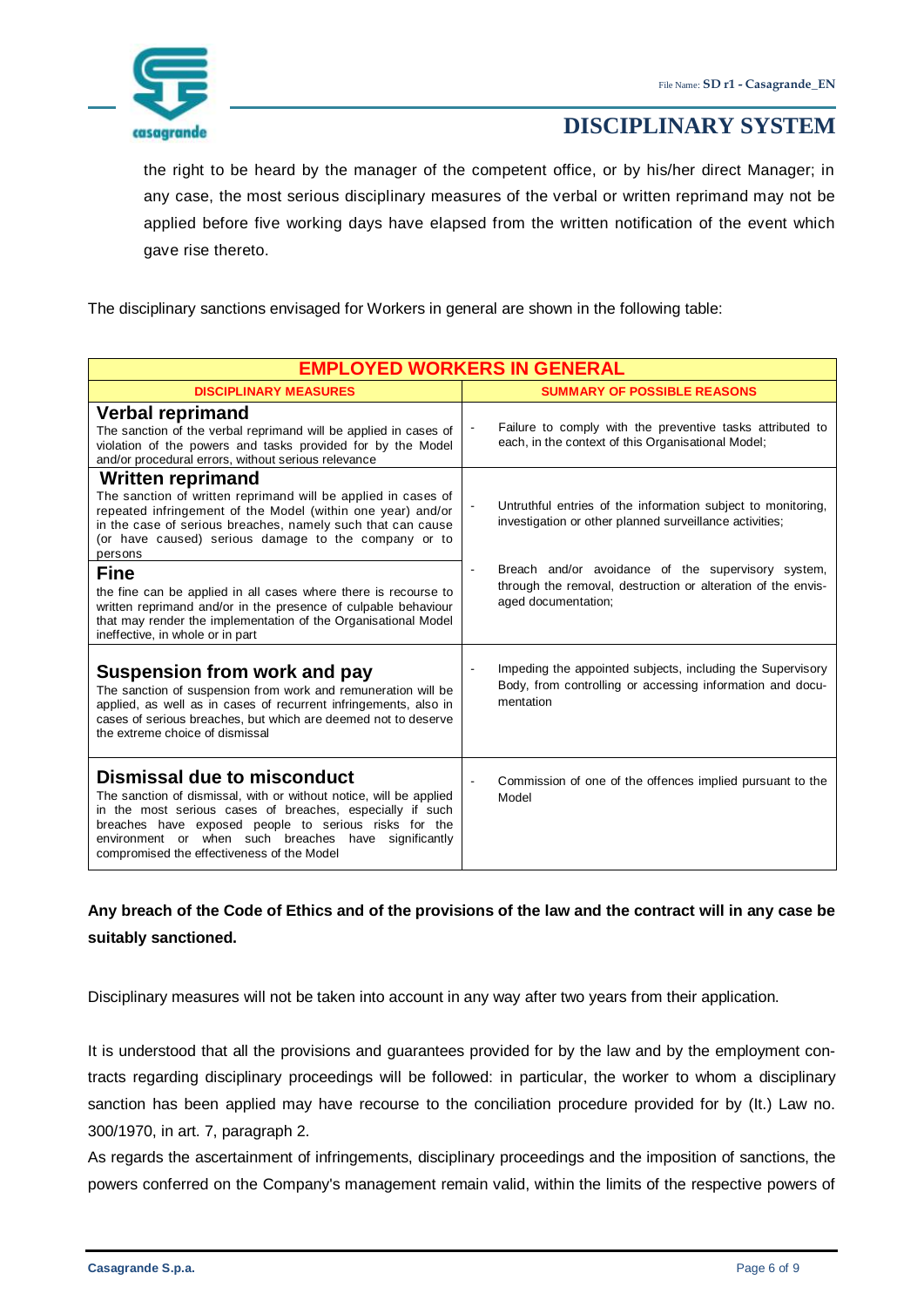

attorney, powers and competences. Even the Supervisory Body, if it becomes aware of events deemed to be punishable, will communicate the fact to the Chairman of the Board of Directors or his/her Delegate who will handle the disciplinary procedure according to the aforementioned powers conferred to the Management. The Chairman of the Board of Directors or his/her Delegate will provide the Supervisory Body with information on the measures generally adopted.

#### <span id="page-6-0"></span>**4.2 Measures against Executives**

In case of breach of the current legislation, or failure to comply with the internal procedures set forth by the Model or the Code of Ethics by the Managers and Executive Officers, the following measures will be applied to the persons responsible in compliance with the provisions of current legislation and by the current National Collective Bargaining Agreement for Executives.

| <b>EXECUTIVES</b>                                                                                                                                                                                                                                                                                                                                                                                                                                                   |                                                                                                                                                            |  |  |
|---------------------------------------------------------------------------------------------------------------------------------------------------------------------------------------------------------------------------------------------------------------------------------------------------------------------------------------------------------------------------------------------------------------------------------------------------------------------|------------------------------------------------------------------------------------------------------------------------------------------------------------|--|--|
| <b>DISCIPLINARY MEASURES</b>                                                                                                                                                                                                                                                                                                                                                                                                                                        | <b>SUMMARY OF POSSIBLE REASONS</b>                                                                                                                         |  |  |
| Written reprimand<br>The sanction of written reprimand will be applied in cases of<br>breach of the powers and tasks provided for by the Model and/or<br>procedural errors, without serious relevance                                                                                                                                                                                                                                                               | Failure to comply with the preventive tasks attributed to<br>each, in the context of this Organisational Model                                             |  |  |
| Fine (from €50 to €200)<br>The fine will be applied in cases of repeat breaches of the Model<br>and/or in the case of serious breaches, namely such that may<br>cause (or have caused) damage to the company or to people. It<br>can be applied in all cases where there is recourse to written<br>reprimand and/or in the presence of culpable behaviour that may<br>render the implementation of the Organisational Model<br>ineffective, in whole or in part     | Untruthful entries of the information subject to monitoring,<br>$\blacksquare$<br>investigation or other planned surveillance activities                   |  |  |
| <b>Suspension</b><br>Suspension will be applied in the case of serious breaches of the<br>model, namely such that can cause or have caused significant<br>damage to the company or to people.                                                                                                                                                                                                                                                                       | Breach and/or avoidance of the supervisory system,<br>$\blacksquare$<br>through the removal, destruction or alteration of the envis-<br>aged documentation |  |  |
| <b>Dismissal</b><br>The sanction of dismissal, with notice, will be applied in the most<br>serious cases of breaches, especially if they have exposed the<br>environment to serious risks or if they have significantly<br>compromised the effectiveness of the Model<br>Where the breach of one or more indications of the Model and/or<br>of the Code of Ethics is of such severity as to irreparably<br>damage the relationship of trust, not allowing the, even | Commission of one of the offences implied pursuant to the<br>Model (corruption, bribery, etc.)                                                             |  |  |
| temporary, continuation of the employment relationship, the<br>worker shall incur the sanction of dismissal without notice                                                                                                                                                                                                                                                                                                                                          |                                                                                                                                                            |  |  |

Any breach of the Code of Ethics and of the provisions of the law and the contract will in any case be suitably sanctioned.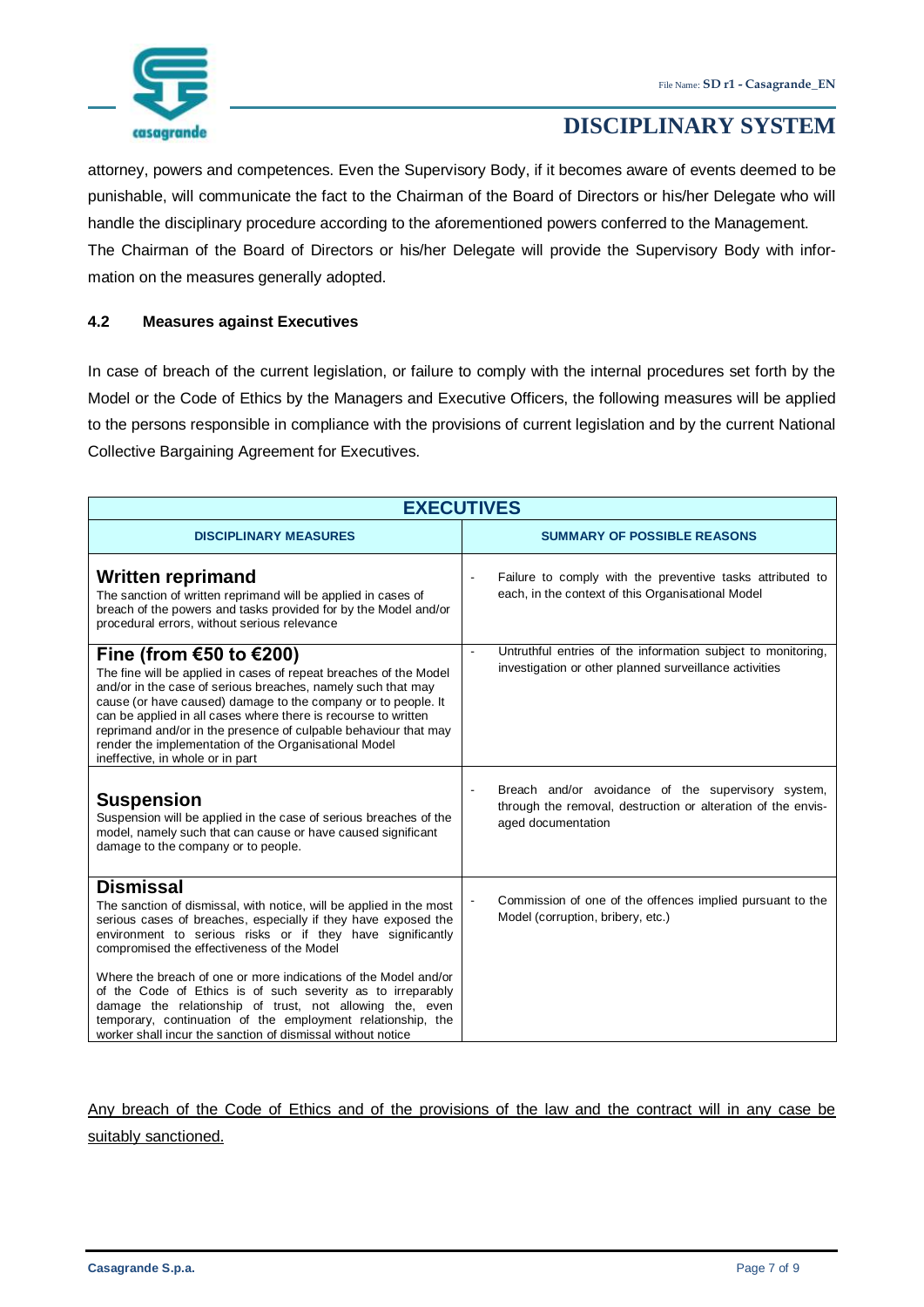

#### <span id="page-7-0"></span>**4.3 Measures against the Employer as qualified by (It.) Legislative Decree no. 231/2001 and subsequent amendments**

The Employer must also answer for any breaches of the Organisational and Management Model and/or the Code of Ethics and as the position of Employer is originally a guarantee position, vested with decisionmaking and expense powers, disciplinary measures will be more serious, as shown in the following table:

| <b>FMPI OYFR</b>                                                                                                                                                                                                                                                                                                                                                                                                       |                                                                                                                                                                                                                                                                                      |  |  |
|------------------------------------------------------------------------------------------------------------------------------------------------------------------------------------------------------------------------------------------------------------------------------------------------------------------------------------------------------------------------------------------------------------------------|--------------------------------------------------------------------------------------------------------------------------------------------------------------------------------------------------------------------------------------------------------------------------------------|--|--|
| <b>DISCIPLINARY MEASURES</b>                                                                                                                                                                                                                                                                                                                                                                                           | <b>SUMMARY OF POSSIBLE REASONS</b>                                                                                                                                                                                                                                                   |  |  |
| Fine (from €75 to €400)<br>The amount of the fine will be decided by the Board of Directors<br>in all cases where there is a breach as regards to the tasks<br>assigned to the Employer under the Organisational Model                                                                                                                                                                                                 | Any breach with respect to the assigned preventive<br>tasks, within the framework of this Organisational<br>Model and/or the Code of Ethics<br>Commission of one of the offences implied pursuant<br>to the Model (money laundering, self-laundering,<br>environmental damage, etc.) |  |  |
| Withdrawal of powers<br>the measure will be applied by the Board of Directors in all cases<br>where there is a serious or repeated breach of the tasks<br>assigned to the Employer under the Organisational Model                                                                                                                                                                                                      |                                                                                                                                                                                                                                                                                      |  |  |
| Action for compensation (c.c.)<br>The action for the compensation of damages deriving from the<br>non-compliance with the duties imposed on the executive officer,<br>will be applied in all cases there is a violation with respect to the<br>tasks attributed to the same within the Organisational Model,<br>which has produced a financial loss, such as to compromise the<br>fiduciary nature of the relationship |                                                                                                                                                                                                                                                                                      |  |  |

#### <span id="page-7-1"></span>**4.4 Measures against consultants, suppliers, partners or other third parties connected to the Company**

To supplement the system of sanctions, note that any behaviour in contrast with the Code of Ethics (or with the Organisational Model) by Consultants, Collaborators, external companies or Third parties in general who have relations with **CASAGRANDE**, may result, as provided by specific contractual clauses that will be included in the letters of assignment, in the agreements and in the contracts, in the immediate termination of the relationship and the eventual claim for compensation by **CASAGRANDE**, if such behaviour causes financial damage to things or persons.

#### <span id="page-7-2"></span>**4.5 Measures additional to the sanctions**

Given that every person involved in sanctions, according to the previously illustrated criteria, will be given the possibility, as required by the labour law and legal and legislative regulations in general, to be able to understand the reason for the sanction and to comply/justify themselves, the system of sanctions will also include so-called measures "additional" to the sanctions, i.e. information, education and training activities for workers who, by repeatedly breaching the provisions of the Organisational Model or the Code of Ethics, show that they have not fully understood the importance of environmental protection activities or the proper functioning of operations, within the scope of their powers.

<sup>&</sup>lt;u>.</u> 1

It should be noted that in the event of a claim for disciplinary measures against the Employer by the SB, the company's Board of Directors will be the body appointed to adopt the most appropriate disciplinary measure.